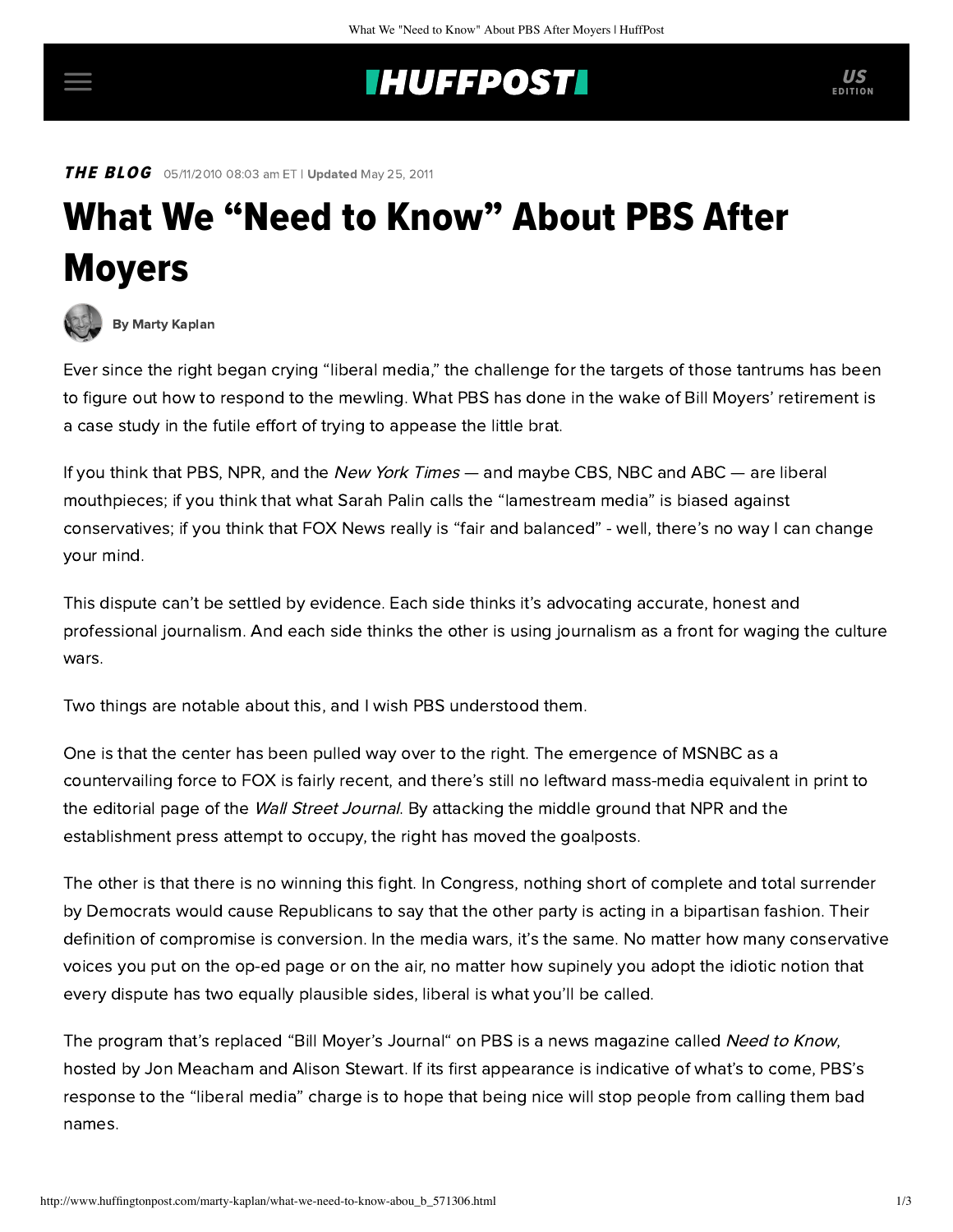## What We "Need to Know" About PBS After Moyers | HuffPost

The centerpiece of the program was a 13-minute piece about the national movement to enable anyone to carry a loaded handgun in public. It profiled Ed Levine, a regular-guy open-carry advocate in Virginia who posted on the Web site after the show aired that the crew who followed him for three days was "nice as can be and open minded." So much for "'normal PBS liberal' style," he wrote.

The bumper sticker on Ed's Hyundai says "GUNS Save Lives." When correspondent John Larsen says, "I think statistics would say that's not true," citing "the hundreds of surveys that have been done showing that the more guns are around, the more accidents that there are, the more people get shot, the more people get killed, the more people that take their own life," Ed's response is, "That's not true.... The people that are putting out those statistics are the people that want guns to go away."

"That's not true" versus "that's not true": what an opening to commit journalism! A perfect chance for PBS to put the studies on the table, establish or refute the claims of bias, and then let the cameras roll while either Ed changes his mind, or Ed changes ours.

No such luck. With Ed off camera, we hear this voiceover: "But in fact there are a number of studies showing that having a gun in the home increases the likelihood that someone in the home will be harmed. On the flip side, no one pays attention to countless dramatic examples where someone with a gun prevented a crime from happening."

Fabulous: "But in fact" versus "on the flip side." You decide for yourself, dear viewer.

When gun advocate Larry Pratt tells Larsen that 9/11 would have turned out differently had passengers been allowed to bring hidden weapons onto planes, Larsen commendably says, "I gotta tell you, that amazes me, and I suspect it amazes most people watching." He asks Pratt whether a gunfight at thirty thousand feet really would have been an improvement. Pratt replies, "That would have been an improvement on flying into an office building." Larsen's response: "Hmmm."

There it is, in one word. Hmmm. I guess it's meant to be our cue to appreciate how very swell it is, how journalistically responsible of PBS, to help us, in Meacham's words, "understand all sides of passionately held beliefs," and presumably to come to our own conclusions.

Need to Know positions itself as an antidote to the poisonous advocacy of cable news. What it succumbs to instead is the on-the-one-hand/on-the-other-hand pathology that makes mainstream news so impotent. For this we need public television?

Lloyd Blankfein is as passionate about Goldman Sachs as the Tea Partiers who revile the Troubled Assets Relief Program. Creationists are as passionate about Scripture as Darwinians are about the scientific method. It's not understanding that's missing; that's the refuge of a PBS so intimidated by its "liberal bias" antagonists that it's narrowed its niche to a morally vacuous empathy for all.

I want Need to Know to succeed: PBS needs to prove to foundations and viewers that it deserves the public's money. (Disclosure: its terrific executive producer once executive produced a radio show I